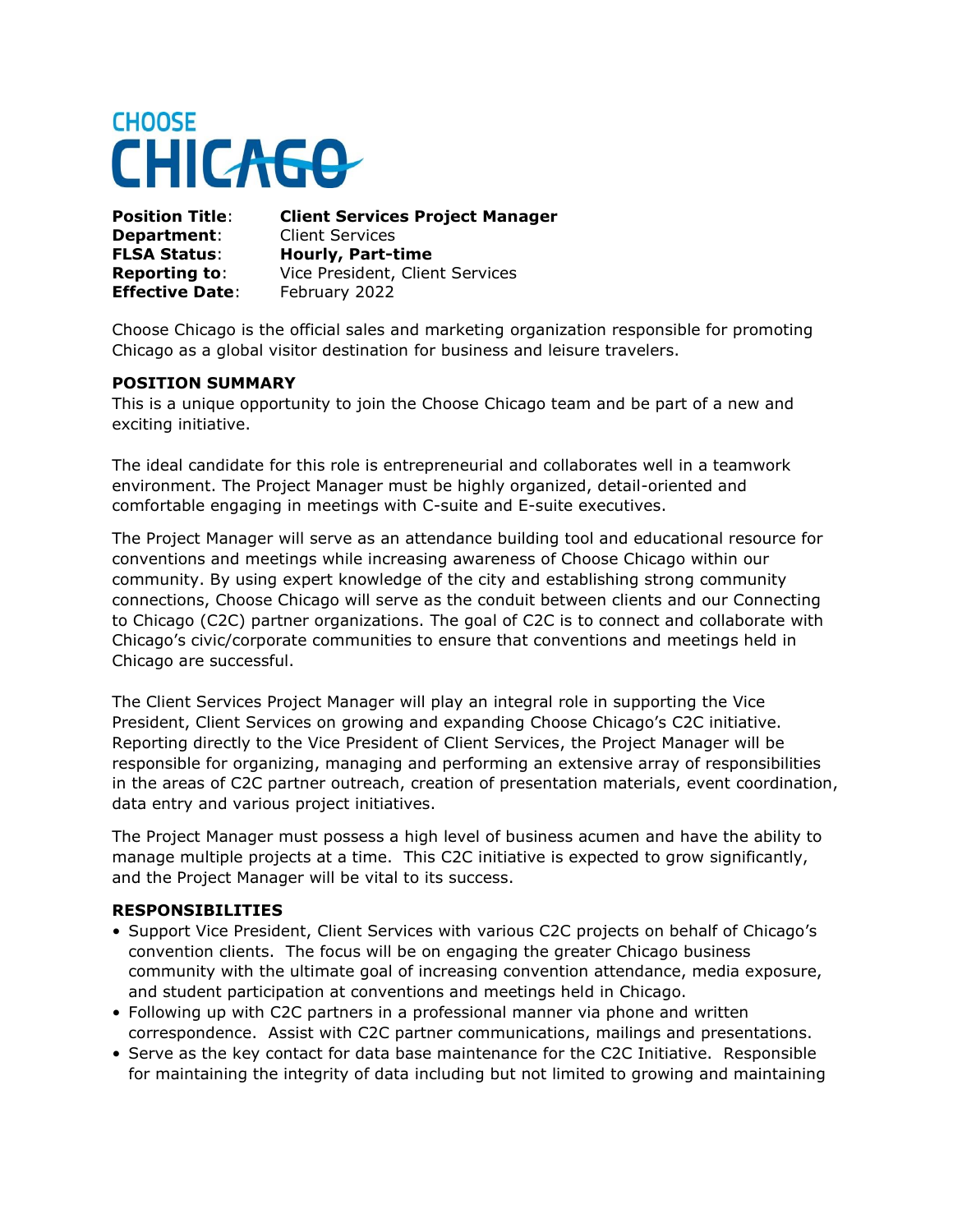an updated list of key subject-matter, local area experts to serve as possible convention speakers.

- Create and help manage all C2C partner/clients' events including assisting onsite at the events.
- Assist with the creation of C2C PowerPoints and other related presentations as needed.
- Assist with updating C2C Client Requests and success stories to share with the Choose Chicago Sales, Services, and Communications departments. Create monthly C2C recap to be shared with the Choose Chicago Senior Team.
- Schedule work activities to ensure deadlines and goals are completed in a timely and organized manner.
- Comply with established policies and guidelines applying to the Choose Chicago operations and employee conduct.
- Attend before or after work events including but not limited to Choose Chicago partner networking events, industry events and events created for or by C2C partners to build work relationships with industry partners as needed.
- Keep up to date on Chicago as a destination.
- Perform other duties as assigned by the Vice President, Client Services.

# **MINIMUM QUALIFICATIONS**

- College degree preferred or equivalent practical experience.
- Minimum of five (5) years of related experience in an office environment showing progressive growth and learning and/or training equal to the skill level needed to perform this position.
- Prior experience required in supporting a management team and working with minimal supervision.
- Experience in the Chicago tourism, hospitality, or convention bureau industry a plus.
- Position requires a moderate amount of independent judgement.
- Knowledge of Chicago area, local attractions, special event venues and hotels is a plus.
- Knowledge of convention and association industry a plus.

# **KNOWLEDGE, SKILLS, AND ABILITIES**

- Ability to effectively use MS Office products including but not limited to Word and Excel, Outlook, Power Point, etc.
- Outstanding verbal and interpersonal skills for frequent interaction with customers, partners and suppliers.
- Exceptional presentation skills.
- Proficient use of English grammar, spelling and punctuation.
- Ability to work cooperatively and communicate effectively.
- Ability to represent Choose Chicago in a professional manner while interfacing with internal and external clients.
- High attention to detail with the ability to manage and work simultaneously on multiple projects with conflicting demands for multiple clients/directors, and to organize and meet tight deadlines in a fast-paced environment.
- Ability to think creatively, strategically and work within budget.
- A strong team orientation is critical based on the collaborative culture of Choose Chicago and the convention industry.
- Energetic, self-starter and resourceful problem solver.
- Possess excellent logic, organizational and time management skills.
- Ability to manage and work simultaneously on multiple projects.